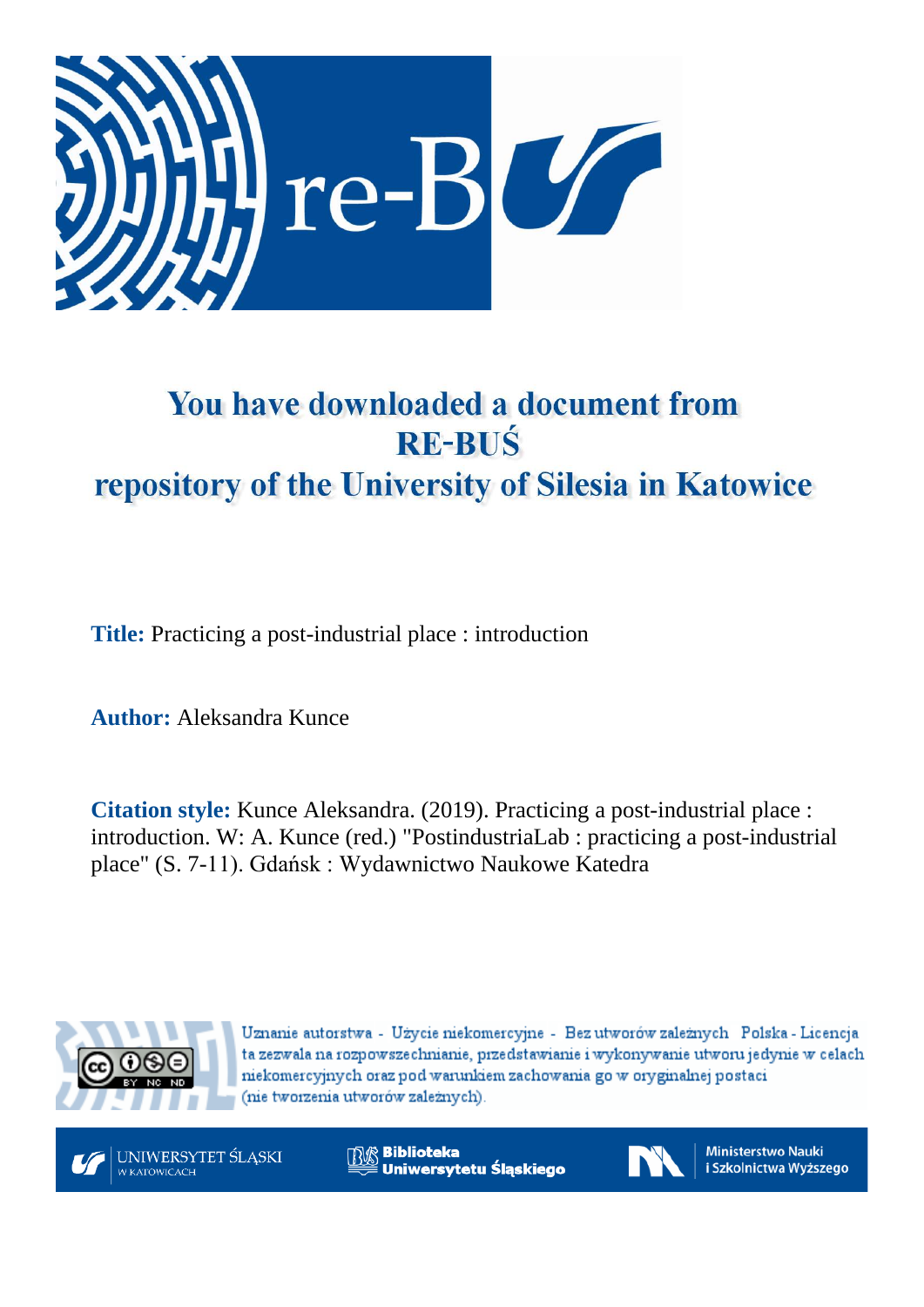## **Practicing a Post-Industrial Place. Introduction**

The project of the National Programme of the Development of Humanities: "Development" 2.b entitled *Post-industrial Places as the Subject of Transdisciplinary Studies*. *From Design to Rootedness* stems from the need to both develop a transdisciplinary research path and to show how a post-industrial place is practised in culture. And it is the sphere of *praxis* which is the subject of this volume. A view combining perspectives of culture theoreticians and practitioners as well as designers is crucial in the study of phenomena related to post-industrial heritage. For the humanities it is important to capture the moment of transition from design issues to cultural reflection upon designed places/things/ concepts. The retreat from industrial production as "manufacturing things" to producing and processing the ideas is marked with a trail of technological transformation and the emerging service industry. A departure from the planned and mass towards the individual, at least potentially, opens us towards design practices which transform what is unrooted, abandoned, ancient, degraded. Analyses of cities, design, economics, social environment open to research domestication of the explosion of design in the inherited post-industrial space. A place, no matter how overexerted today, is still a challenge in humanistic thought.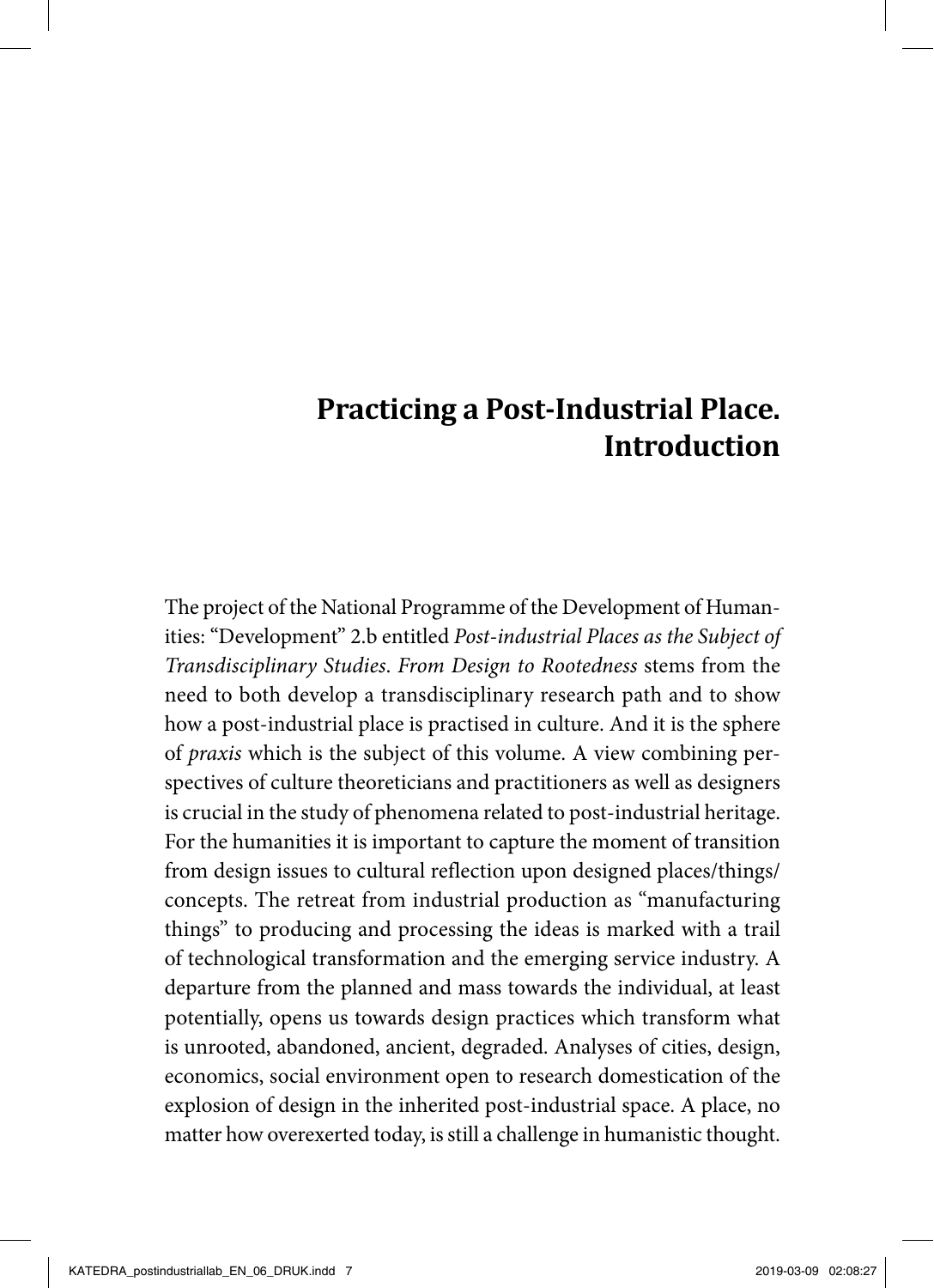The problem, especially in the case of Polish achievements, lies in the fact that creative activities aimed at transforming post-industrial space, which are connected with designing and using new technologies in the process of constructing the identity of a place/city (using mobile media, social media, online applications as well as interdisciplinary projects at the intersection of art, design and new technologies. social actions, network initiatives, etc.) are burdened with insufficient cultural sensitivity to a place. On the other hand, however, one cannot accuse them of a lack of creative impetus and thus, owing to the creative potential, they initiate reflection upon too solidified images of a place. Exploring the ways of using new technologies in order to shape the identity of post-industrial places, with particular regard to activities in social media as well as interdisciplinary projects implemented at the intersection of art, design and new media, seems crucial in constructing understanding of a multidimensional post-industrial place. It is particularly important in view of the fact that these tools – often associated with cultural globalisation and universalisation – may really serve the purpose of creating places and rooting. Artists' design ("semantic design," "responsible design" and "design of services") is interesting in this context as a tool for building the identity of a post-industrial place when creative activities aim at rootedness, domestication and responsibility for a place. Design activities in the scope of semantic design (objects, gadgets, fashion, games, publications, street art) and design of services (activities, workshops, services, meetings, initiatives, actions) aim at constructing an identity of places in cities which are especially marked by post-industrial landscape.

In a number of places around the world a bottom-up defensive reaction to the increasing globalization and unification of material culture products can be observed. After the wave of industrialization, mechanization and standardization the value of crafts and local products increases once again. This phenomenon does not concern only production of items, it also refers to creation of places, events, activities adjusted to specific communities and places. A picture of the activities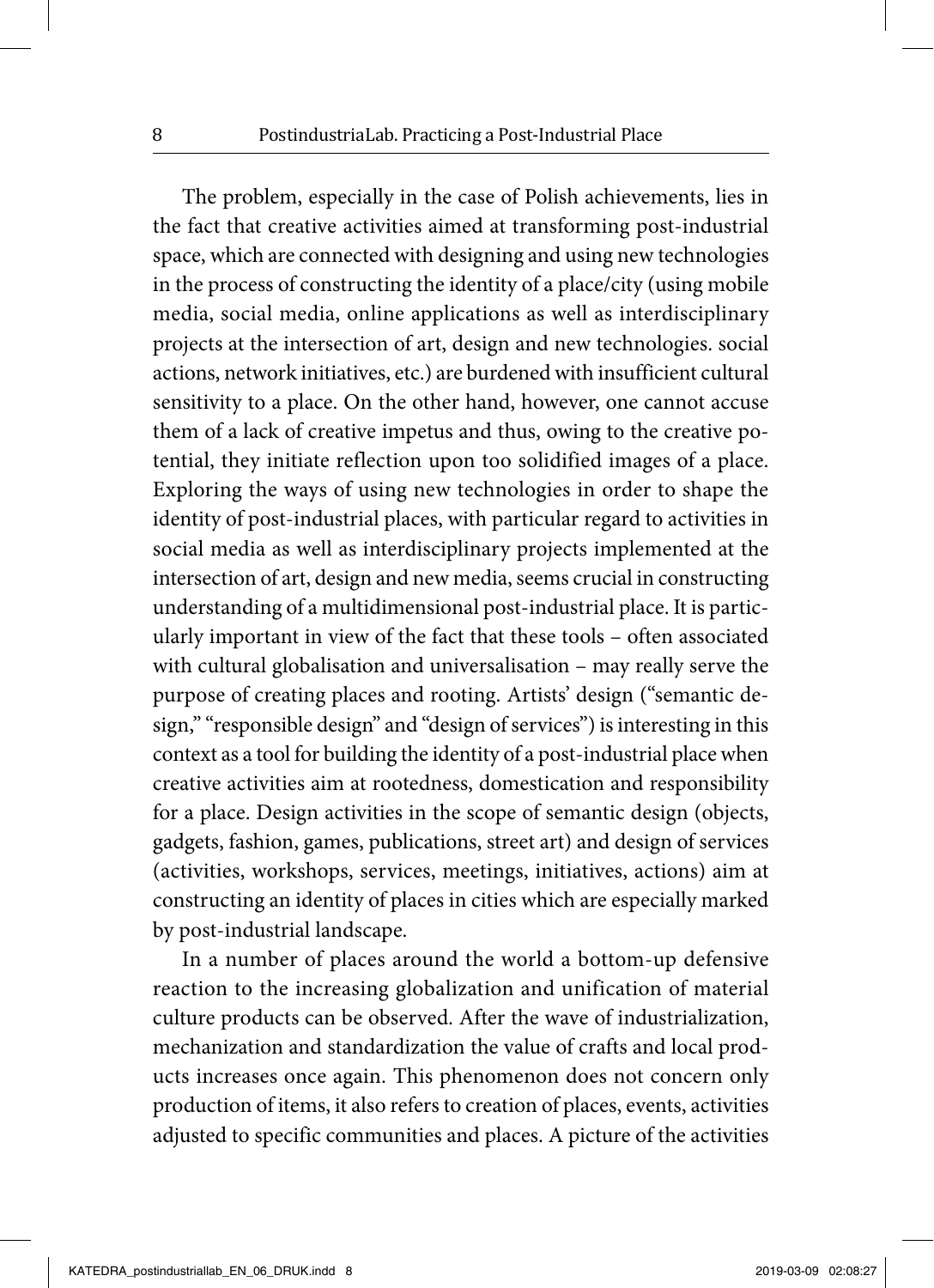can be a region or a city, but it is often a smaller unit – a residential district, surroundings, a street, a yard, a park, a building, post-industrial space (e.g. a slagheap, a former production plant area). The language of design understood as a process of deliberate designing may meet the needs of a local community and help in rooting in a given place. The proximity to a place, a sense of being at home initiates citizenship, greater responsibility, desire to cooperate, to introduce positive changes and improvements in the functioning of given space. Responsible design, which is open to human re-settlement, may serve the purpose of creating bonds with a post-industrial place. To what extent can a man settle in a post-industrial place which has been designed anew and created? What is the awareness of a designer in creating experimental reality written on a former layered cultural reality? Where does the designer leave empty places which will be later filled by the receiver? Is it possible to design an identity in which both an individual man and a cultural community will later exist? Is it actually possible to artificially create an identity from the outside? The questions we find while exploring post-industrial places are closely linked with the questions about a post-industrial identity. They develop in the course of recognizing the relationship between a former well-established place – post-industrial space – creative activities – an attempt to settle in. Recognition of the phenomenon of post-industrial places exploitation leads to a certain extent to understanding of their ideological and material heritage. It is a particularly strong experience in communities whose geohistory is marked by expansive development of industry, where the sense of being doomed to post-industrial stigma affects development and future. By relating post-industrial design to the idea of settling in a place we establish good practices combining the humanities and life, that is a responsible inscribing in a place.

Reflections of design practitioners and theoreticians as well as culture theoreticians and practitioners have so far existed apart. They have often ignored each other or have only slightly referred to achievements and accomplishments of others. Design theory, which constitutes a basis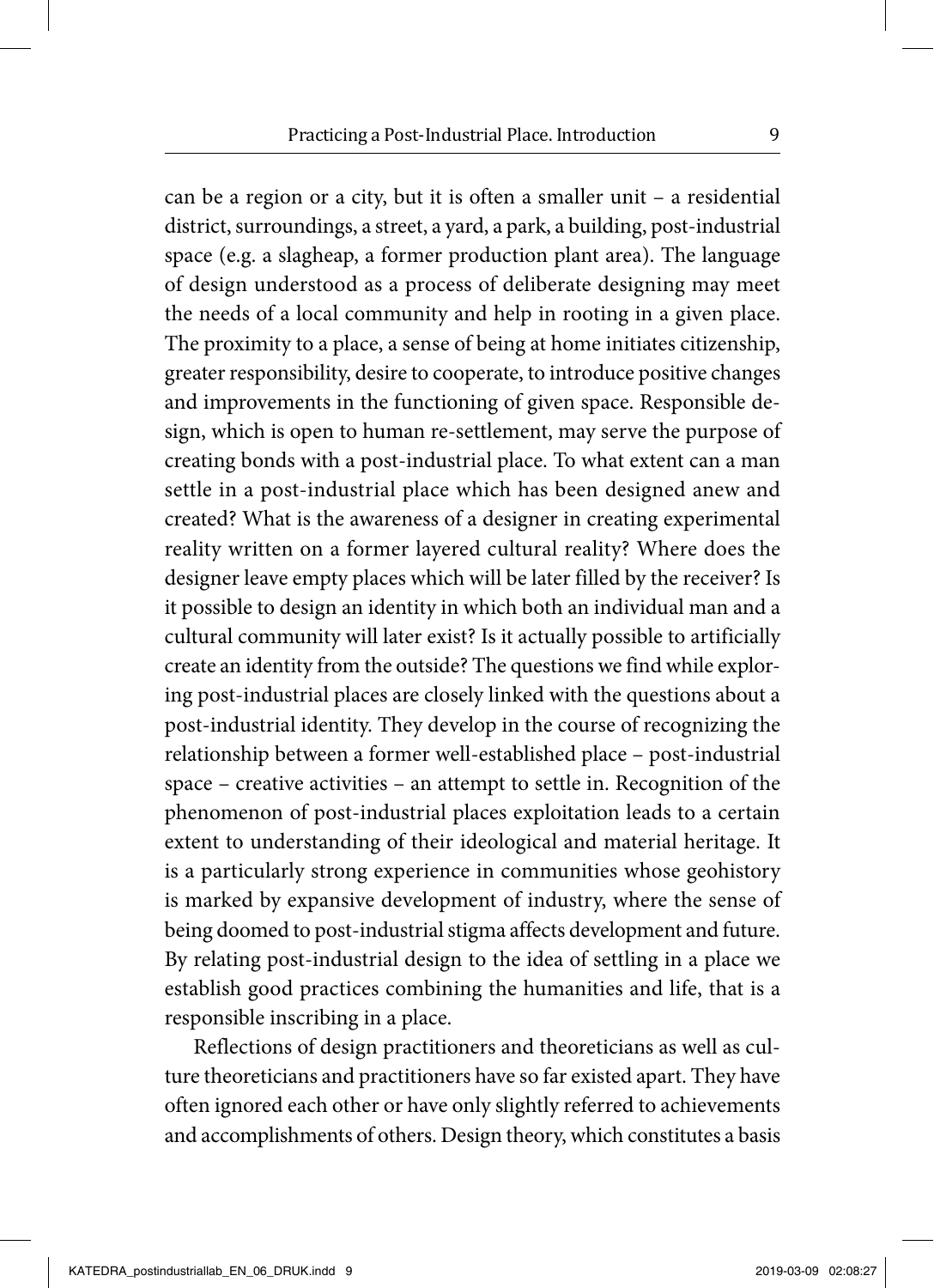for practitioners' activities, is not sufficient. The attitude of the humanistic reflection nowadays also has to relate to available effects of designers' works. It is important to constantly re-pose a question about a possibility to combine those perspectives and their parallel functioning, cooperation and their current confrontation with social needs as well as social and cultural effects of such ventures. Separating theory from artistic practices, creative activities and life practices seems difficult to maintain. It is worth paying attention to the very moment of designing – not only the physical preparation of a project but also cultural preparation to designing. Opening up to a place is not only a desire to cope with post-industrial design, similar in various parts of the world, but it is extraction of the original in an identity story about a place and a community. Implementation of the effects of a designer's work becomes replaced by "settling" in the idea of a place. Designed reality cannot be "invented" or unrooted in the memory of a place, in its signs and identity narratives, in axiological choices of a community or in the metaphysics of individual and collective experiences. Responsible design, opening up to or closure to a cultural place mark the trail of design achievements in the cities of Poland and Europe. We do not assume the creation of Polish or European case studies, yet the selected *exempla* demonstrate the struggle with post-industrial space, which is so difficult to deeply domesticate in terms of culture in Poland.

An important lead is methodical pointing at recognition of the cultural potential in industrial heritage in the form of both post-industrial objects and civilization achievements and know-how in the scope of manufacturing items. Hence the need to explore in culture the design of post-industrial places and creative activities undertaken by the creators of grassroots culture of cities – such as authors of websites, guides, profiles in social media, culture commentators, bloggers. The methodical challenge is to recognize and map the above mentioned activities because of the digital tools used in "building" a post-industrial place. In order to achieve this we want to suggest enrichment of tools and methods going beyond a traditional academic apparatus: various forms